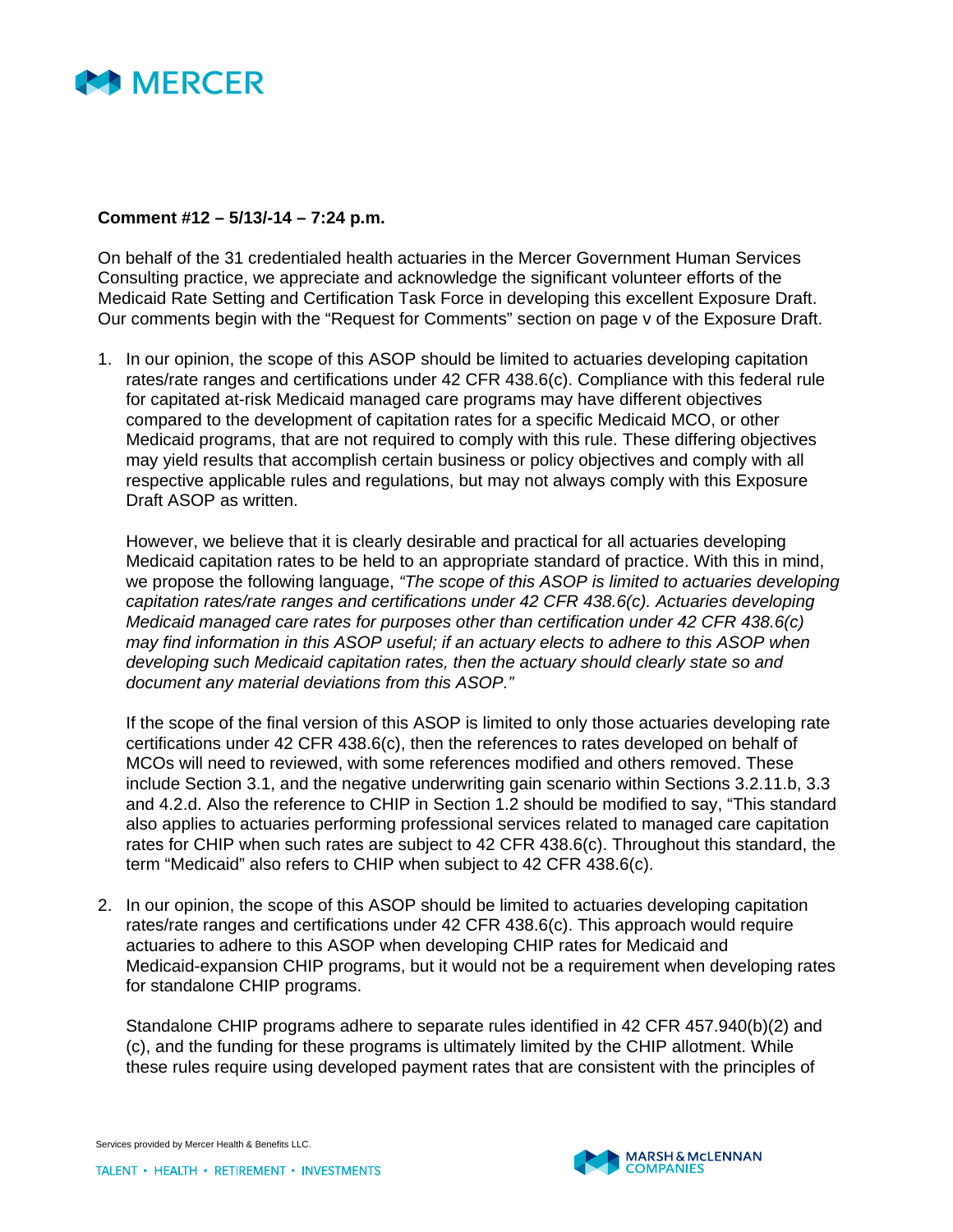MERCER COMMENTS TO DECEMBER 2013 EXPOSURE DRAFT OF PROPOSED ASOP Page 2

actuarial soundness, the rules also allow for establishing higher rates than those developed following the principles of actuarial soundness to ensure sufficient provider participation or sufficient provider access. These different rules allow for additional flexibility for these programs, which may require additional flexibility in the rate development process.

- 3. In our opinion, the definition of actuarially sound/actuarial soundness is clear and correct. It is an incremental improvement on the definition of the term(s) from the August 2005 Practice Note *Actuarial Certification of Rates for Medicaid Managed Care Programs*, which we believe has served Medicaid programs, and their multiple stakeholders, extremely well for almost a decade.
- 4. In our opinion, Section 3.2.16 is clear and appropriate.
- 5. In our opinion, this Exposure Draft ASOP may restrict practice inappropriately if it applies to more than just actuaries developing capitation rates/rate ranges and rate certifications under 42 CFR 438.6(c).
- 6. In our opinion, this Exposure Draft ASOP provides sufficient guidance to actuaries developing capitation rates/rate ranges and rate certifications under 42 CFR 438.6(c). It may require additional guidance and clarification if its scope includes actuaries developing rates that are not required to be certified under 42 CFR 438.6(c), as there are inherently different, and oftentimes opposing, actuarial viewpoints about rate adequacy and what is reasonable, appropriate, and attainable from a statewide Medicaid program perspective compared to each individual MCO's perspective.
- 7. In our opinion, this Exposure Draft ASOP does not provide sufficient guidance to identify and address inconsistencies in the expectations of actuaries working on behalf of a Medicaid MCO compared to those working on behalf of state Medicaid agencies. However, we do not believe that should be a goal of the ASOP. As discussed in the previous responses, there will be inherently differing actuarial viewpoints and expectations about what is reasonable, appropriate, and attainable, and rate adequacy.

The last sentence in the second paragraph of Section 3.1 on page 4 states, *"However, the actuary is not certifying that the underlying assumptions supporting the certification are appropriate for an individual MCO."* We agree with this statement; however, it seems at odds with the intent of this comment #7, *"…sufficient guidance to actuaries in identifying and addressing potential inconsistencies in the expectations of actuaries working for Medicaid MCOs and those actuaries working for State Medicaid Agencies."*

If it truly is a goal of this ASOP (and we do not believe it should be) to directly address these differences in the expectations of actuaries, then we recommend including significantly more clarity around specific definitions and rate development assumptions. This approach would considerably increase the prescriptive nature of the ASOP and could have material cost implications for state and federal stakeholders, as it would be a significant change from current practice. An extremely careful balance would need to be struck to ensure that practice is not restricted from the perspective of actuaries working on behalf of MCOs and developing rates that are sometimes based on business objectives compared to the perspective of